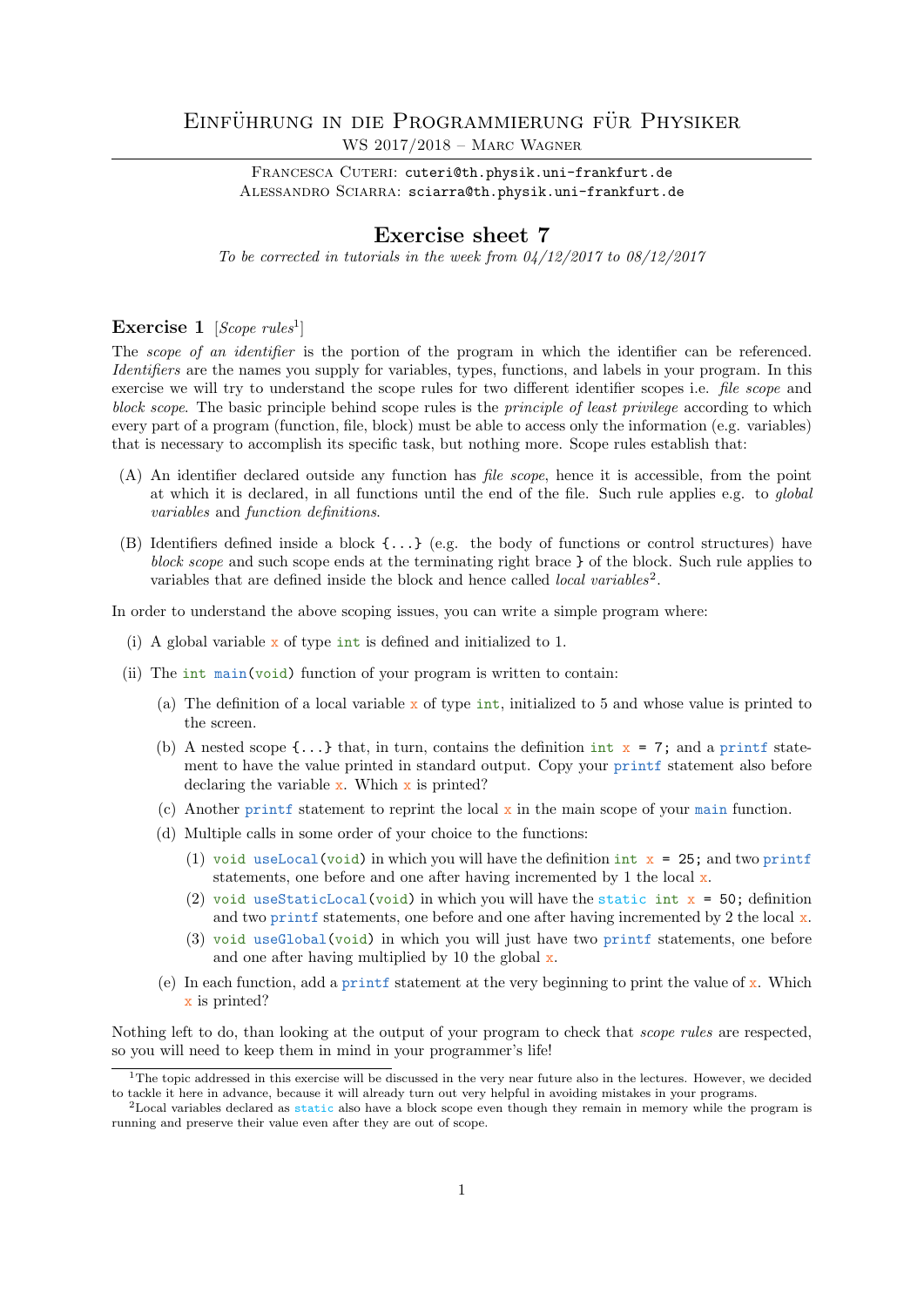### Exercise 2 [*Pointers and variables*]

Pointers and variables are logically different, but sometimes some confusion arises when dealing with the operators & and \*. Let us try to play a bit with them in order to explore some typical use cases.

- (i) Start writing a very basic program. Declare an integer variable N, set it to 17 and declare a pointer Np to an integer variable making it pointing to the previously defined integer variable.
- (ii) Print to the screen the content of  $N$ , its address, the content of  $N<sub>P</sub>$ , its address, and the integer it points to. Which conversion specifier of printf you have to use? Is it clear to you where you have to use N,  $kN$ , Np,  $kNp$ , \*Np and what they mean?
- (iii) Set the content of N to 101 and print both N and  $*Np$ .
- (iv) Set again the content of N to 17, this time using  $N_p$ , and print both N and \*Np.

Now it should be clear to you what a pointer is and how to use it. However, you could still wonder why pointers should be used and how to decide in favour of a pointer instead of a simple variable. There are many reasons, some more involved than others, but probably the simplest one is connected to delegate responsibility to functions. Before looking more in detail what this means, let us play another bit with our previous code.

(v) Add the following couple of functions to your code.

```
void SetToTen (int n) {n = 10; }void SetToTenPtr(int *n) { *n = 10; }
```
(vi) In your main, call each function once with N and once with N<sub>p</sub>, printing N and  $*Np$  both before and after each call. Restore  $N = 17$  before calling the second function. Are you surprised of the result? What is happening?

As you saw yourself, whenever we want a function to change the value of a variable belonging to another scope, we need to use pointers. People often refer to this as *delegating* a task to function. Functions and pointers can bring some danger with them, though. Consider the following function.

```
# include <stdio .h>
\text{int*} GetTen(void){ int n = 10; return &n; }
int main ( void ) {
     int* Np = GetTen();
     printf ("Ten from function is \lambda d \nightharpoonup n, *Np);
}
```
There is a subtle bug in it. Can you find it? Try to compile and run your code (your compiler could warn you about something going on in the code).

To conclude, write another short program which uses only one function to calculate the perimeter and the area of a square, given its side. What do you learn from this small task? Can you return multiple data types in C?

#### Exercise 3 [Const-correctness]

The use of the const keyword in C is, strictly speaking, not mandatory, but it helps us to defend ourselves. . . from ourselves! Actually, there are typical use cases, one of which we will analyse in a moment. Before, let us clarify the meaning of the keyword and how to use it, especially together with pointers. What const means should be clear from the keyword itself. Something is marked as constant and it cannot be changed (and this allows the compiler to give you an error if you try to violate this rule you set yourself). However, it is very important to understand what exactly is marked as constant. Consider the following code.